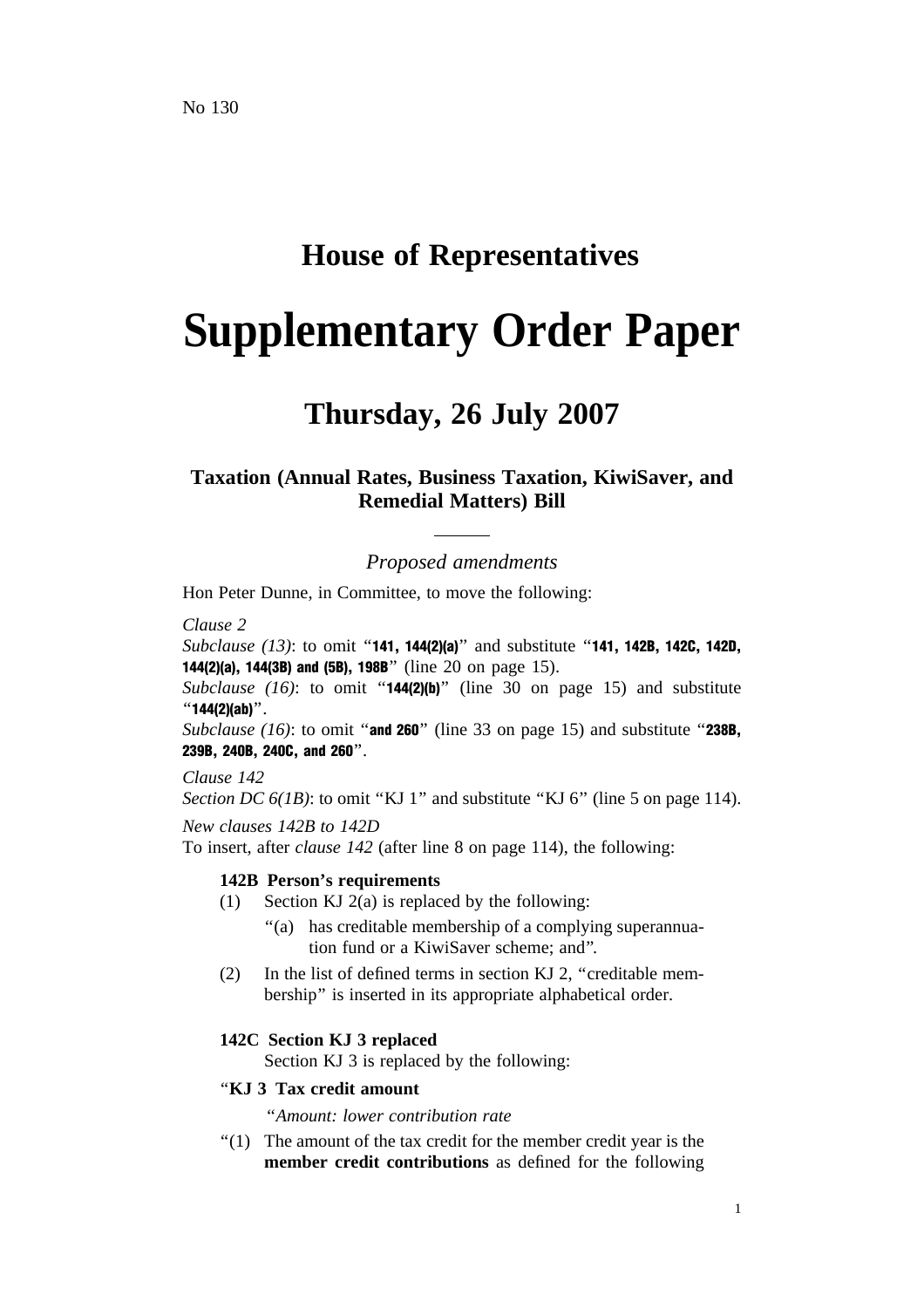formulas, if the amount calculated by the first formula in subsection (2) is less than  $1042.86 / 365$ .

''*First formula*

 $'(2)$  For the purposes of **subsection (1)**, an amount is calculated using the following formula:

> member credit contributions included days.

''*Amount: formula for higher contribution rate*

''(3) The amount of the tax credit for the member credit year is calculated using the following formula, if the tax credit is not calculated under subsection (1):

> $$1042.86 \times \frac{\text{included days}}{\text{?}}$ 365.

''*Definition of items in formulas*

- ''(4) In the formulas,—
	- ''(a) **member credit contributions** is the total amount of a person's member credit contributions for all of the person's complying superannuation funds and KiwiSaver schemes for the member credit year:
	- ''(b) **included days** are the number of days in the member credit year on which the person meets the requirements in section KJ 2.

''Defined in this Act: amount, complying superannuation fund, KiwiSaver scheme, member credit contributions, member credit year, salary or wages".

#### **142D Payment**

- (1) The heading to section KJ 4(1) is replaced by ''*Payment to fund provider by direct credit without deduction or set-off*''.
- (2) In section KJ  $4(1)$ , "The Commissioner" is replaced by ''Unless subsection (3) applies, the Commissioner''.
- (3) After section KJ 4(2), the following is added:

''*Exception: payment to the person or another provider*

- ''(3) Despite subsection (1), the Commissioner may pay the amount of tax credit under section KJ 1 to—
	- "(a) the person, if it would be impracticable to pay it to the person's fund provider because the person has no fund provider or because of the person's death or **serious illness** as that term is defined in schedule 1, clause 12(3) of the KiwiSaver Act 2006; or
	- ''(b) a fund provider (**provider B**) who is not described in subsection (1), if the fund provider described in subsection (1) requests the payment to provider B because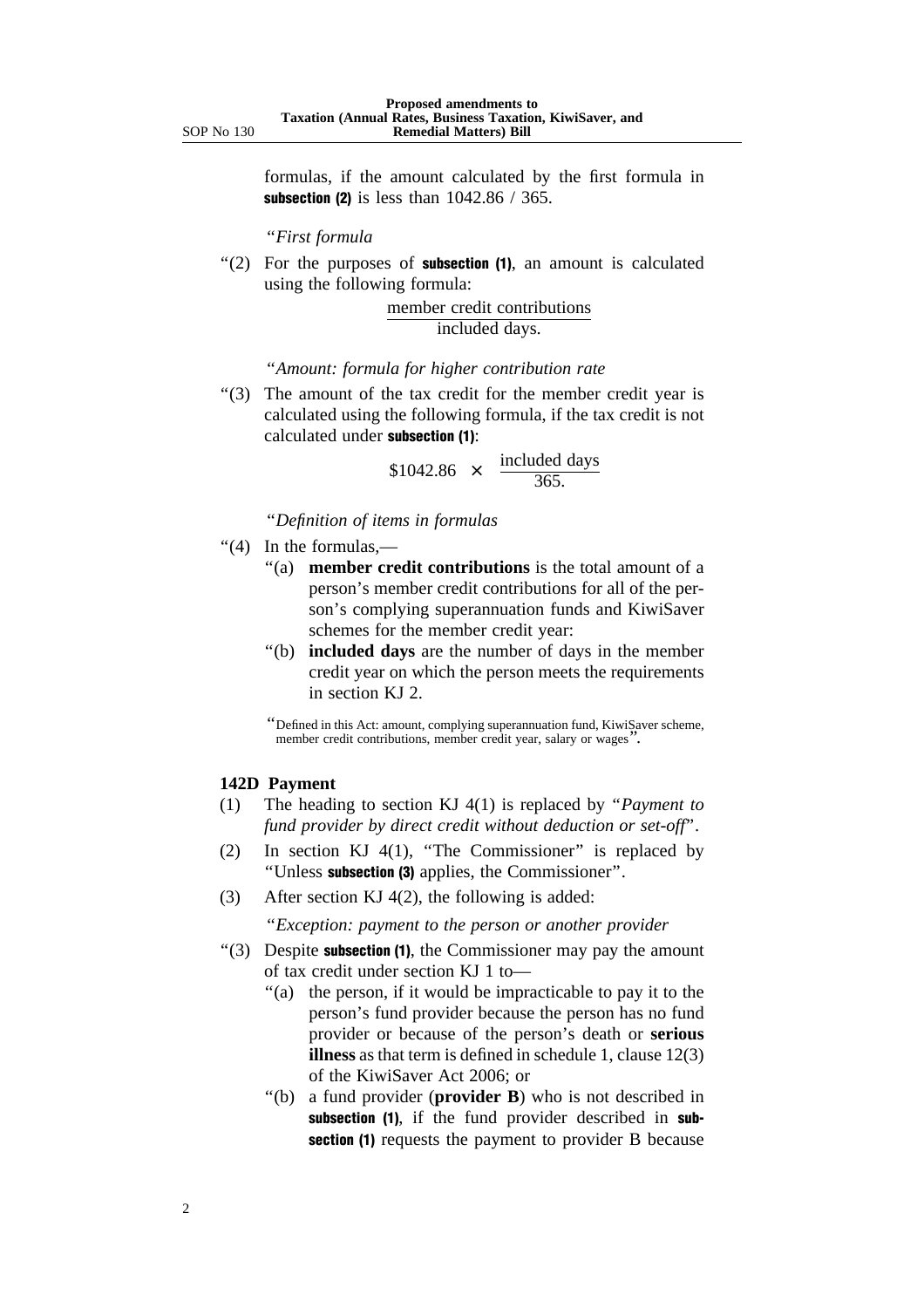the person is transferring or has transferred to provider  $B$ ."

# *Clause 143: heading*

To omit ''**subpart KJ**'' and substitute ''**sections KJ 6 to KJ 12**'' (line 9 on page 114).

*Clause 143: amending words*

To omit ''After subpart KH, the following is inserted'' and substitute ''In subpart KJ, the following is added" (line 10 on page 114).

*Clause 143: subpart heading*

To omit ''Subpart KJ—KiwiSaver scheme and complying superannuation fund tax credits'' (lines 11 and 12 on page 114).

#### *Clause 143: sections KJ 1 to KJ 7*

To omit "KJ 1" in all places in which it appears and substitute "KJ 6" (lines 13) and 32 on page 114: line 7 on page 118):

To omit ''KJ 2'' in all places in which it appears and substitute ''KJ 7'' (lines 17 and 31 on page 114: lines 4 and 7 on page 116):

To omit ''KJ 3'' in all places in which it appears and substitute ''KJ 8'' (line 21 on page 114: line 22 on page 115)

To omit ''KJ 4'' in all places in which it appears and substitute ''KJ 9'' (line 23 on page 114: line 1 on page 116: lines 11, 27, 29, and 31 on page 117):

To omit "KJ 5" in all places in which it appears and substitute "KJ 10" (line 24) on page 114: line 6 on page 117)

To omit ''KJ 6'' in all places in which it appears and substitute ''KJ 11'' (line 26 on page 114: line 35 on page 117: line 7 on page 118)

To omit ''KJ 7'' in all places in which it appears and substitute ''KJ 12'' (line 27 on page 114: line 6 on page 118).

## *Clause 144*

*New subclause (2)(ab)*: to insert, after *subclause (2)(a)* (after line 25 on page 118), the following:

- (ab) after paragraph (c), the following is inserted:
- "(cc) require the trustees, at the member's request, to pay any withdrawal that is allowed under the rules in paragraphs (a) to (c) as a lump sum, as if the withdrawal were a permitted withdrawal to which schedule 1, clause 5 of the KiwiSaver Act 2006 applied (with necessary modifications); and''.

*New subclause (3B)*: to insert, after *subclause (3)* (after line 4 on page 119), the following:

(3B) After the definition of **credit transfer notice** the following is inserted:

#### ''**creditable membership**—

- "(a) means, for a person, membership in a KiwiSaver scheme or a complying superannuation fund; and
- ''(b) includes, for a person,—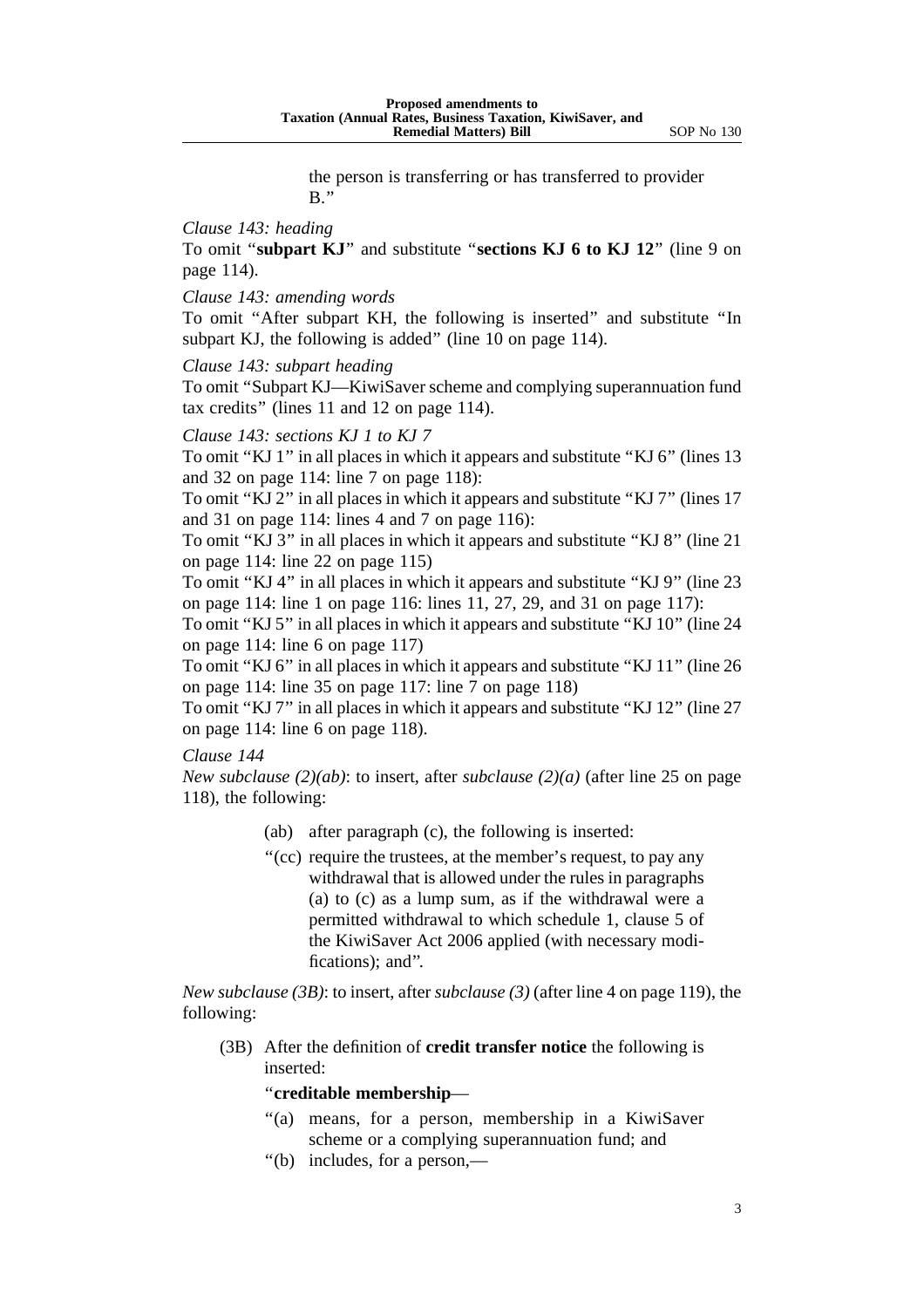- "(i) the period beginning on the first day of the month in which KiwiSaver contributions are first deducted and ending on the day on which securities are first allotted by the KiwiSaver scheme:
- "(ii) the days in the month in which securities are first allotted by the KiwiSaver scheme or complying superannuation fund in relation to the person:
- "(iii) for the period beginning on 1 July 2007 and ending on the day on which securities are first allotted by the KiwiSaver scheme, the days in the month that the KiwiSaver scheme receives a valid application for membership from the person and any remaining days in that period, if the person makes contributions in relation to the KiwiSaver scheme before 1 November 2007''.

*New subclause (5B)*: to insert, after *subclause (5)* (after line 10 on page 119), the following:

(5B) The definition of **member credit contributions** is replaced by the following:

"member credit contributions means, for a person and a member credit year, the total of the following:

- ''(a) superannuation contributions to the person's complying superannuation funds and KiwiSaver scheme to the extent to which the contributions are subject to KiwiSaver scheme rules or complying fund rules, but excluding the following:
	- ''(i) specified superannuation contributions for the person:
	- "(ii) contributions withdrawn under a mortgage diversion facility provided for in regulations made under section 229 of the KiwiSaver Act 2006:
	- "(iii) any amounts that are accounted for under paragraph (b):
- ''(b) amounts that have been received and held in respect of the person by the Commissioner and to which section 73, 74, or 75 of the KiwiSaver Act 2006 applies, but excluding specified superannuation contributions for the person and amounts that are never paid to the provider of the person's KiwiSaver scheme, unless the amounts are never paid to the provider because of—
	- "(i) the person's death:
	- ''(ii) a refund under section 113 of the KiwiSaver Act 2006''.

# *New clause 198B*

To insert, after *clause 198* (after line 28 on page 151), the following: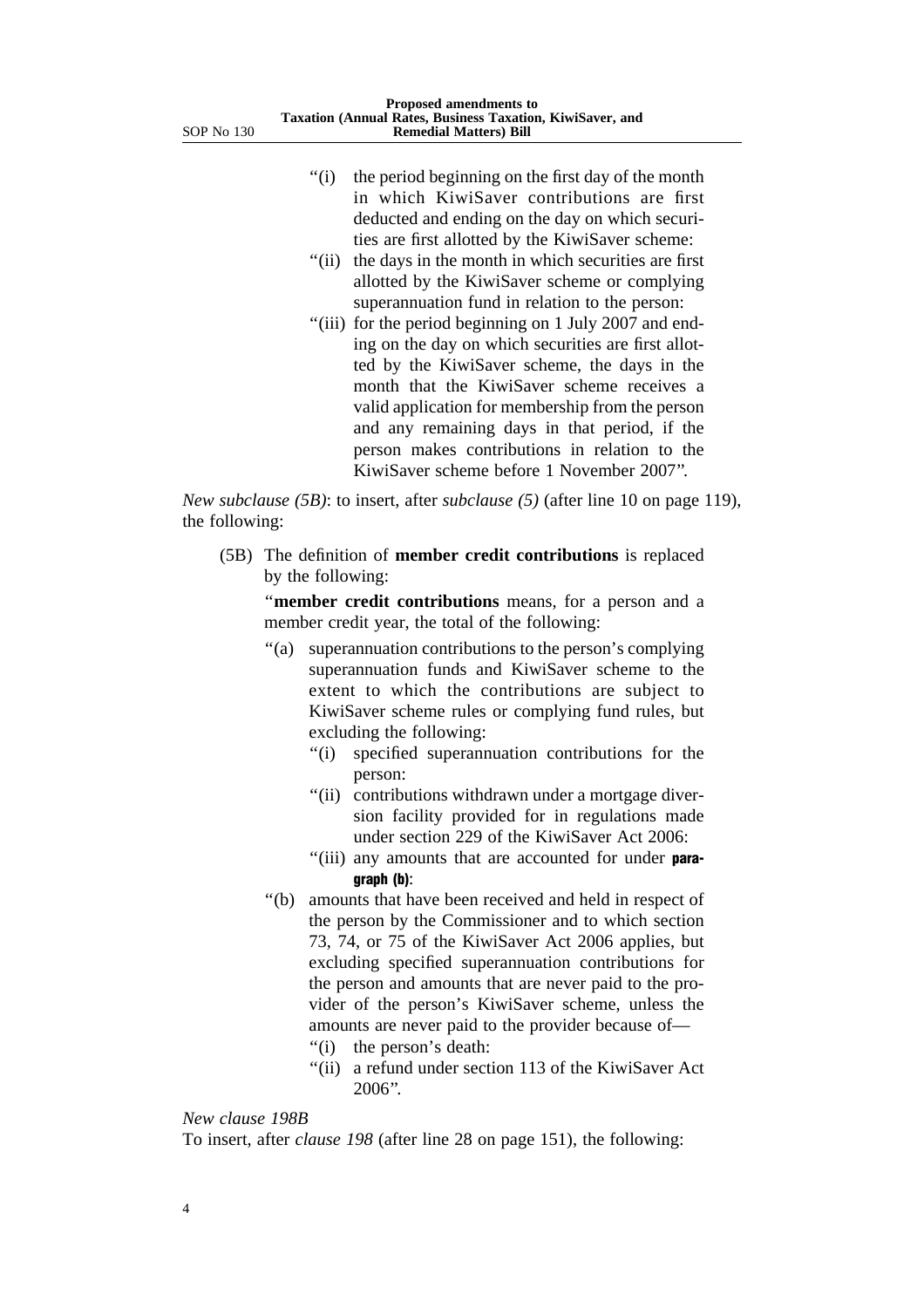# **198B Tax credit relating to KiwiSaver and complying superannuation fund members: member credit form** Section  $68C(4)$  is replaced by the following:

"(4) The fund provider may claim an amount of a tax credit under section KJ 1 of the Income Tax Act 2004 for the person if the provider meets the requirements of subsection (2)(b) and (c), and is satisfied that the amount of tax credit has not previously been claimed. A claim under this subsection may be supplementary to or included in a claim under subsection (3), and must be in the form prescribed under subsection (3).''.

*Clause 218(2)*

*Section 99(4)*: to omit "KJ 1" and substitute "KJ 6" (line 30 on page 157).

# *Clause 219*

*Section 101D(2)(c)*: to omit section 101D(2)(c) (line 24 on page 159 to line 3 on page 160) and substitute the following:

- ''(c) **other contributions** means amounts that the employer pays in relation to the employee for the period to which the payment of salary or wages relates, to the extent to which the amounts are—
	- ''(i) specified superannuation contributions or superannuation subsidies in relation to an employee—
		- ''(A) whose employment is as a Member of Parliament, a judicial officer, or a sworn member of the Police:
		- ''(B) who is in a class of employees prescribed in regulations made under section 230A; or
	- "(ii) specified superannuation contributions made to a registered superannuation scheme, and—
		- ''(A) the employee is employed by the employer before 1 April 2008; and
		- ''(B) the employer provides to the employee access to a registered superannuation scheme as at 17 May 2007; and
		- ''(C) the employer makes or has agreed with the employee to make the specified superannuation contributions for the employee before 1 April 2008 to the registered superannuation scheme; and
		- ''(D) the specified superannuation contributions vest in the employee immediately after the contributions are paid to the scheme:".

*Clause 218(2)*

*Section 99(4)*: to omit "KJ 1" and substitute "KJ 6" (line 30 on page 157). *New clause 235B*

To insert, after *clause 235* (after line 29 on page 168), the following: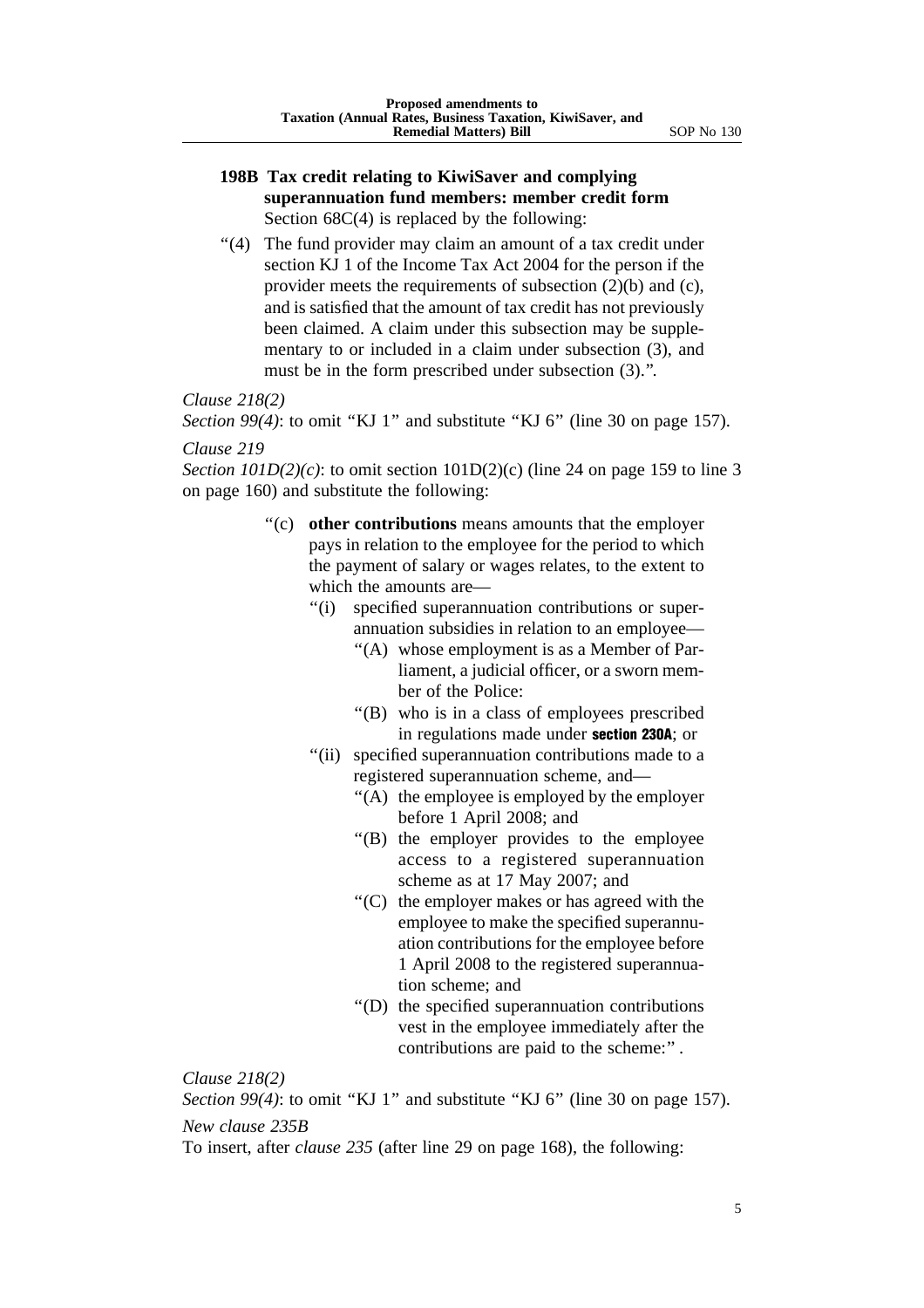#### **235B New section 230A**

After section 230, the following is inserted:

- ''**230A Regulations relating to compulsory employer contributions**
- ''(1) The Governor-General may, by Order in Council made on the recommendation of the Minister of Finance, make regulations prescribing a class of employees for the purposes of the calculation of compulsory employer contributions under section 101D(2)(c)(i).
- "(2) The Minister of Finance may make a recommendation under subsection (1) only if the Minister is satisfied that an employer may not prevent compulsory employer contributions increasing their employer contributions in relation to the class of employees because terms relating to their employer contributions are imposed by a person independent of the employer and the class of employees.''

#### *Clause 238*

To omit ''Sections 239 and 240 (line 6 on page 170) and substitute ''Sections 238B to 240C<sup>"</sup>

# *New clause 238B*

To insert, after *clause 238* (after line 7 on page 170), the following:

## **238B Interpretation**

Section 2(1) is amended by inserting the following definition in its appropriate alphabetical order:

''**participation agreement** has the meaning given to it in section 4(1) of the KiwiSaver Act 2006".

# *New clause 239B*

To insert, after *clause 239* (after line 12 on page 170), the following:

# **239B Complying superannuation funds**

After section 34(2), the following is added:

''(3) The application must include a copy of any participation agreements that have been ratified by employers of employees in the scheme as applicable to the registered scheme.''

*New clauses 240B and 240C*

To insert, after clause 240 (after line 29 on page 170), the following.

# **240B New section 37 inserted**

After section 36 the following is added:

# ''**37 Transitional provision relating to lodging of participation agreements**

The trustees of every scheme that has been approved as a complying superannuation fund before the date of commencement of this section must send to the Government Actuary, within 28 days after that commencement date, a copy of any